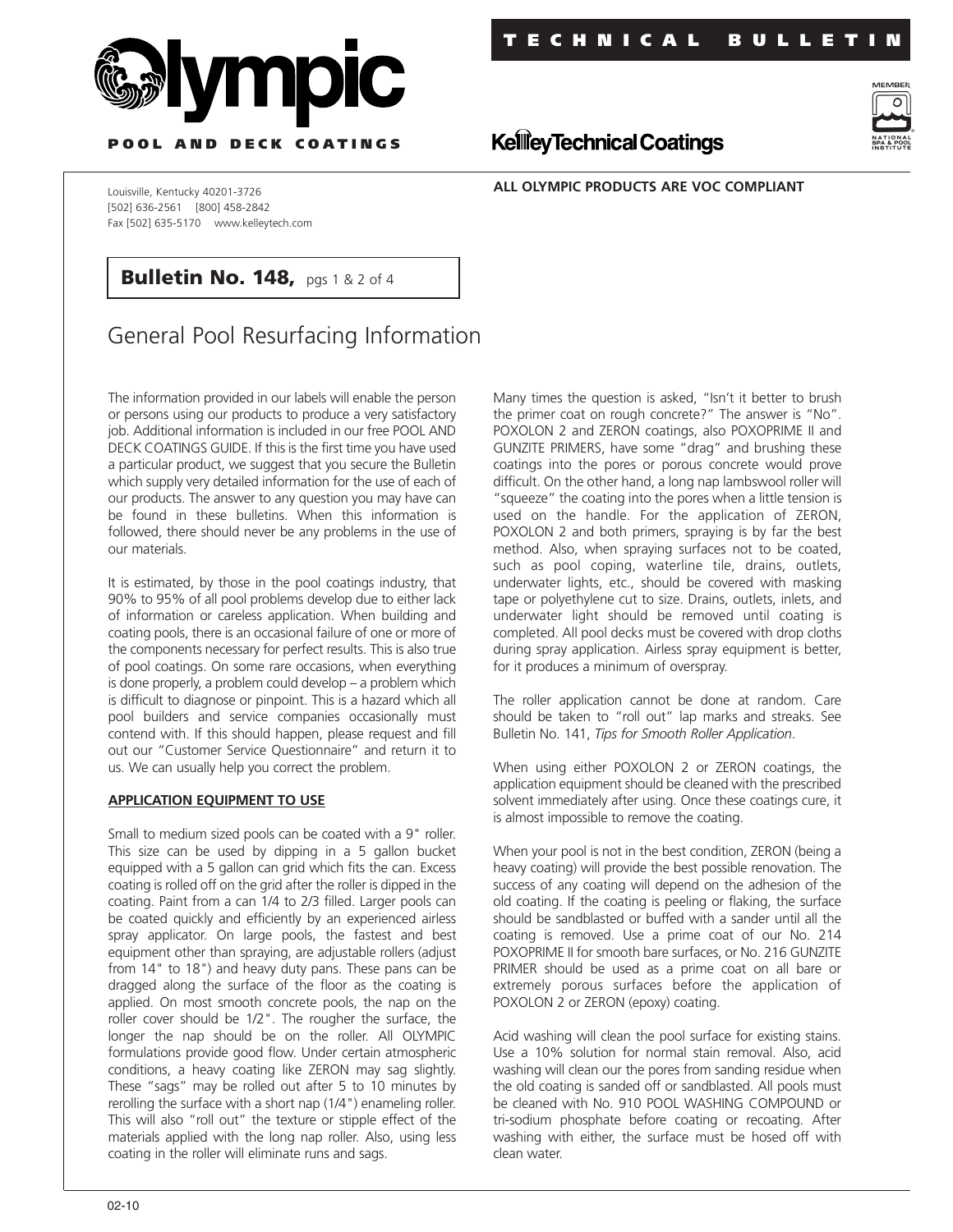Many times pools have been acid cleaned and recoated. Within a short time the coating scaled. Greasy residue such as suntan oil, hair spray, body oils and skin lotions cannot be removed by acid. On ALL RECOATING, this residue must be removed by washing with our No. 910 POOL WASHING COMPOUND or tri-sodium phosphate. It should then be hosed off to remove tri-sodium or washing compound.

A coated pool in good condition, except for a few unsightly spots, can usually be touched-up to avoid a complete refinish.

If the coating covers well, adheres well, and looks good in one place and does not in another, there is still nothing wrong with the coating. It is the surface to which it was applied that deserves your careful inspection.

Does the coating show up dull in one spot and glossy in another? It is the surface again that is causing the trouble. The dull portions indicate that the surface is softer and more porous at those points and consequently absorbs more of the resin which gives the gloss. Another application of coating is the proper remedy.

If a colored coating is used and it streaks, it isn't the coating. The coating was not stirred thoroughly and the color was not completely dispersed.

Occasionally, there may appear to be a slight difference in color; particularly when the coating is rolled on the surface. As POXOLON 2 "cures", it changes color slightly and the last coat applied will not always be a perfect match to the first applied; however, after the pool is filled, the color will "even up" within a short time.

When the rubber-base coating wrinkles after application, it has been applied too heavy. Our epoxy coatings can go on heavy, but rubber-base coatings MUST BE thinly applied. Besides wrinkling, the top will dry and seal off the bottom of the coating film. It will remain "tacky", and after the pool is filled the coating will peel off.

When the roller or brush leaves lap marks and the coating is lighter in spots, that is also due to the softness or porosity of the surface. The next coat should remedy this condition. If it doesn't, then the pool will need an additional coat.

Many pool owners say, "We have to paint every year anyway". "Why pay more for better coating?" In the first place, a pool season may be anywhere from 4 to 12 months in duration, depending on the location and climate. A less expensive coating looks bright at first, particularly before the pool is filled. Usually, after a few weeks, the coating is deteriorating. Powdering, peeling or blistering will usually clog filters and produce murky water. This type of coating is either a cement coating which is mixed with water before application, or a cheap rubber-base coating which does not contain a sufficient quantity of the expensive chlorinated rubber resin. This cheaper, lower-quality coating will not provide good service or satisfaction and usually results in an expensive sandblasting job which may be necessary before a quality coating can be applied. This type of coating also defeats the purpose of producing a superior and sparkling pool finish, for its rough porous surface soon results a dark, drab appearance due to the collecting of algae, stains, and surface contamination which cannot be removed without removing the remaining coating at the same time. When it

becomes stained and discolored, the stains are almost impossible to remove.

If there is a cement base masonry coating on the concrete surface, it should all be removed before coating, as it is a very questionable base. Muriatic acid will usually remove cement coating. See our Bulletin No. 141 for acid cleaning. After removal, coat as bare or new concrete.

Keep your pool clear, brilliant, and sparkling at all times with the use of quality coatings.

Always mix the coating in the center of the floor of the pool. Coat the pool walls first and the floor last. Coat the last section nearest the ladder where you will climb out. Always start at a corner in the wall (if the pool is not round) and end up at the same corner. This will prevent showing lap marks where the coating joins that which was first applied.

POXOLON 2 and ZERON produce a smooth, slick, nonporous finish which is easy to clean and keep clean. While these coatings are still tacky, white silica sand should be lightly sifted on the bottom of wading pools, steps, and shallow areas. After the coating sets up, the excess sand should be brushed or vacuumed from the surface. Avoid using too much sand. A very light concentration will make the surface slip-proof.

When a new pool is built, adequate drainage should be planned for both under and around the pool. All exteriors of below ground walls should be coated with water proofing coating such as our No. 965 BITUREZ (Bitumen-Epoxy) before back filling. This will prevent ground water from exerting back pressure on the coating in concrete pools and causing possible blistering and peeling. This coating is a necessity for steel or aluminum pools. It prevents ground contact which will result in galvanic corrosion, which destroys the interior pool coatings and will develop destruction of the metal walls and floor.

Pools should dry out after they are drained if PARALON 2 or OPTILON rubber-base coatings are to be used. After a prolonged rainy period, the concrete in a pool becomes out of the concrete. Painting too quickly with rubber-base coatings or epoxy coatings, under these conditions, will result in future blistering and scaling. Allow the pool to dry out for a much longer period. If the pool is painted early in the morning before the dew has evaporate, the moisture is entrapped and when the sun shines on the coating, the moisture is vaporized and building up pressure. This causes blistering. When rubber-base coatings are used, even a slight (invisible) condensation on the surface could develop future blistering and scaling. Feel the surface for even slight condensation; particularly between coats. Even slight condensation will prevent a good bond. Only our POXOPRIME II, GUNZITE, POXOLON 2, or ZERON can be successfully applied to slightly damp surfaces; however, dry surfaces are the best for GUNZITE, POXOLON 2 and ZERON. Follow the sun around the pool by painting in the shade. Coat between 70°F and 90°F and play safe. Pool surfaces MUST BE clean. If you apply over any surface residue or foreign matter with rubber-base coating, it will soon disintegrate and fall away from the surface taking the coating with it. Insufficient etching or no etching on bare concrete or plaster will result in a poor bond and subsequent peeling. Etch the bare concrete until if feels like fine sandpaper.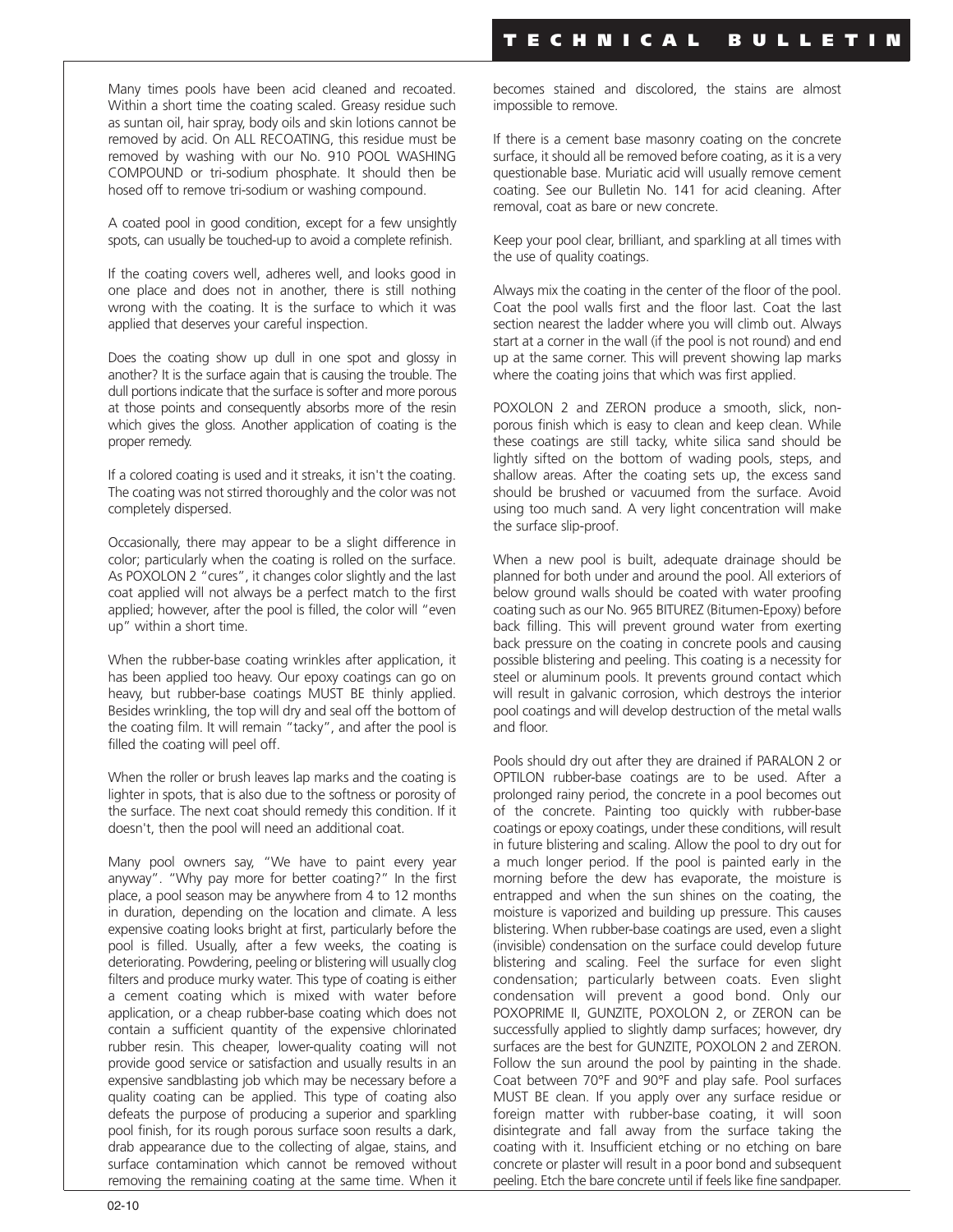

**CHNICAL BULLET** 



**P OOL AND DECK COATINGS**

**ALL OLYMPIC PRODUCTS ARE VOC COMPLIANT**

**KellieyTechnical Coatings** 

Louisville, Kentucky 40201-3726 [502] 636-2561 [800] 458-2842 Fax [502] 635-5170 www.kelleytech.com

## **Bulletin No. 148, cont. pgs 3 & 4 of 4**

# General Pool Resurfacing Information

Remember! No pool coating will adhere any better than before recoating. Always wash pools to be coated with No. 910 POOL WASHING COMPOUND or tri-sodium phosphate. This cleans off suntan and body oil. Acid will only remove stains and will not remove oil. Always remove tri-sodium phosphate or washing compound by scrubbing while hosing off with clean water.

We suggest that you read the proper bulletin before using any of our products the first time. For instance, they show pot life, recoating within a certain time or the succeeding coat may not bond. If they are recoated too soon, the solvent in the top coat will soften the underlying coat and it will never cure. This will result in future scaling. Our bulletins provide tables showing the time tolerance.

Avoid, if possible, the application of POXOLON 2 (epoxy) or ZERON coatings on cold surfaces. On nights when temperature drops, it is advisable to wait until midday or when the sun has warmed the walls (60°F or above) before application. The curing time will be longer in cool weather. When it gets too cool (below 50°F) the dust-free cure takes too long and should it become windy, dirt and dust could stick to the coating.

Always wear soft, rubber soled shoes when painting. Shoes with nails in them or hard soles will mar old coating or coatings newly applied.

#### **WHAT COLOR TO SELECT**

When you are driving a car, you must have visibility. Airline pilots prefer visible weather. In pools, visibility is just as important. White provides the greatest visibility. It is estimated that 50% to 60% of all coated pools in the United States are white. If not white, a light color should be selected. Dark colors promote unsanitary conditions. Algae and contamination of all kinds cannot be seen so the owner or pool operator is not aware of this condition. White pools must be kept clean or they are unsightly. As discussed, dark colors are hazardous as a person in distress or on the bottom of the pool may be difficult to see.

Pool water in good condition is a beautiful blue in color. When white coatings are used, they result in bright, sparkling and inviting pools. White and Blue Ice are the most popular

colors and sell better than all the other colors combined. On the other hand, colored pools do impart some color to the water. Avoid the use of green as it is more difficult to detect algae in a pool of this color. Colored coatings show staining and discoloration less. On colored pool coatings, the lighter colors are used the most. Many pools are two-toned. The long side walls are blue or green and the bottom and ends are white. White pool bottoms are particularly desirable when the black lines for racing lanes are required. Also, frequently the color styling is also extended to the ladders, iron work, high diving stands, fences and lifeguard stands. Yes, color is an important factor in the attractiveness of the swimming pool.

Our bright colors for POXOLON 2 may be used to decorate the interior of your pool.

PLEASE NOTE!: Always consult the curing and recoating schedule prior to using ZERON or POXOLON 2. They must be applied over preceding coats before they cure hard, as the solvent in the succeeding coat must "bite" into the previous coat. This "bite" creates a chemical bond and combines the last coat with the previous one. When due to circumstances a pool must receive an additional coat after the last coat has cured hard, the following procedures must be followed.

The first coat must be roughened by dragging coarse sandpaper in one direction. This cuts tiny grooves and the coating adheres to the sidewalls of the grooves. In regard to racing (lines) Lanes, they should also be applied the next day unless it is cool and the coating is "tacky". If the wait is too long and the coating has cured, use the above procedure.

### **THINNING**

Be sure to order a sufficient amount of proper solvent. Use No. 1108 for PARALON 2 and OPTILON rubber-base, No. 1109 for POXOLON 2, ZERON and GUNZITE. Normally, you will use about one gallon of solvent for each ten gallons of coating. When applying PARALON 2 or OPTILON rubberbase, use 25% thinner and 80% coating for the first coat on uncoated concrete. The solvent is required for cleaning equipment. Do not thin ZERON or POXOLON 2 unless it cannot be applied without thinning; then, do not thin more than 10%.